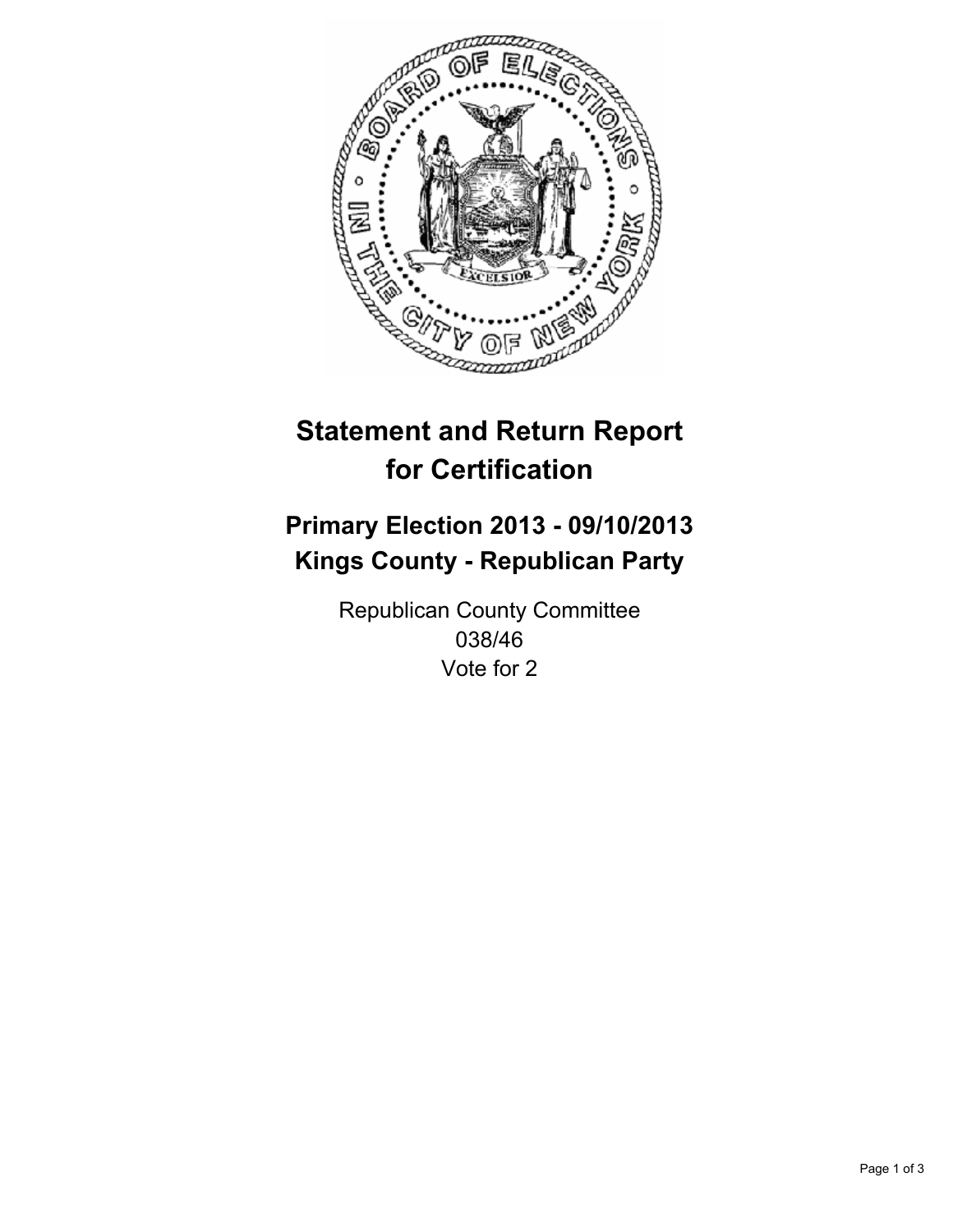

### **Assembly District 46**

| <b>EMERGENCY</b>        | 0        |
|-------------------------|----------|
| ABSENTEE/MILITARY       |          |
| <b>FEDERAL</b>          | 0        |
| SPECIAL PRESIDENTIAL    | 0        |
| <b>AFFIDAVIT</b>        | $\Omega$ |
| <b>INGA KHARCHEVA</b>   | 24       |
| <b>GIROLAMO SARTA</b>   | 12       |
| LYNN PICCOLO            |          |
| <b>VLADIMIR LOMANOV</b> | 14       |
| <b>Total Votes</b>      | 57       |